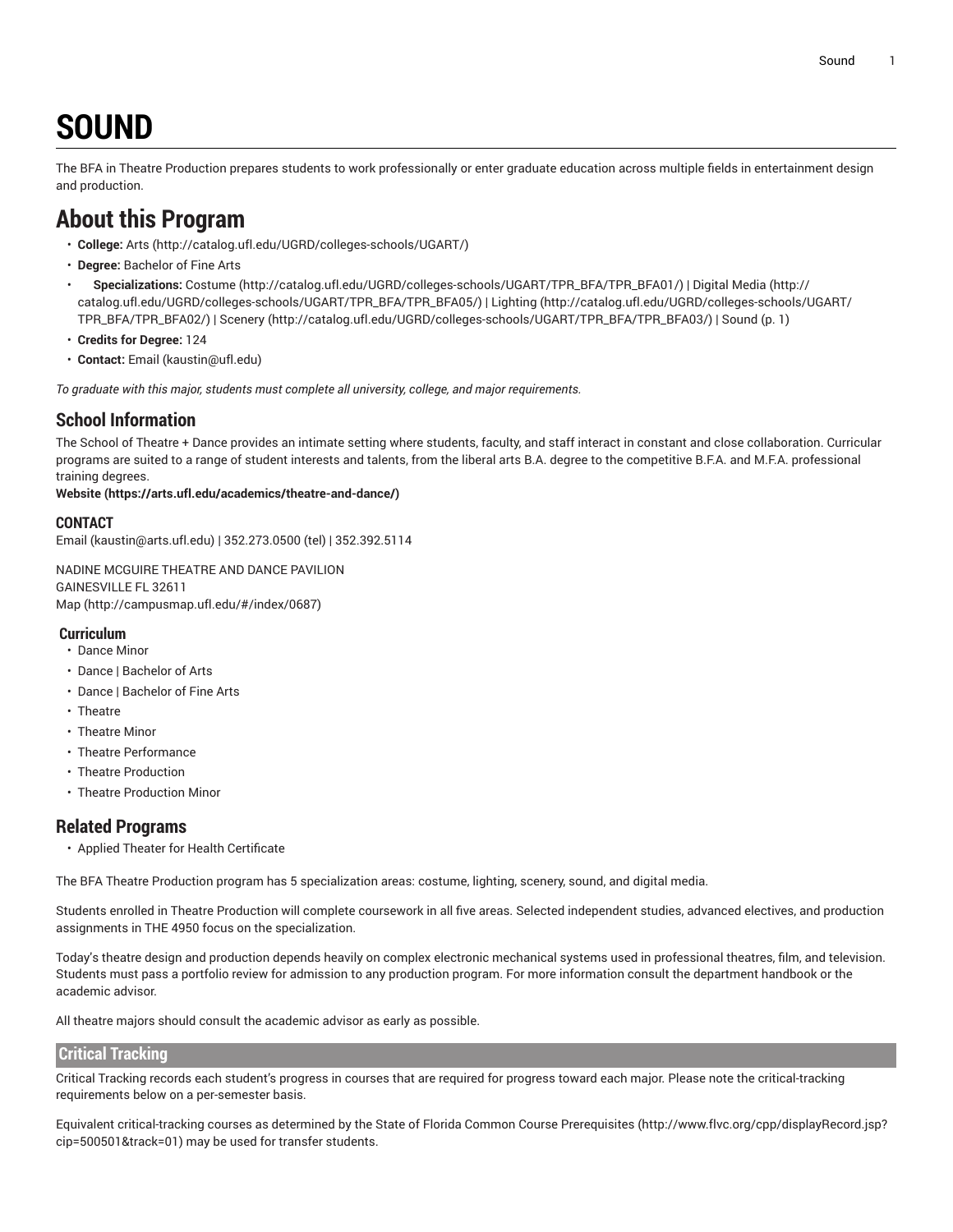# **SEMESTER 1**

- Complete 3 of 12 critical-tracking courses with minimum grades of C: TPA 3263, TPA 1012, THE 2000, TPA 3208, TPA 4262, THE 4950 twice, TPP 3650, TPA 4264, THE 3234 or THE 3231, TPA 4946, TPA 2120C, THE 4110, THE 4111, THE 4959
- 2.0 UF GPA required

## **SEMESTER 2**

- Complete 3 additional critical-tracking courses with minimum grades of C
- 2.0 UF GPA required

## **SEMESTER 3**

- Complete 2 additional critical-tracking courses with a minimum grade of C
- 2.0 UF GPA required

### **SEMESTER 4**

- Complete 4 additional critical-tracking courses with a minimum grade of C
- 2.0 UF GPA required

## **SEMESTER 5**

- Complete 3 of 5 upper division critical-tracking courses with minimum grades of C
- 2.0 UF GPA required

### **SEMESTER 6**

- Complete 1 additional upper division critical-tracking course with minimum grade of C
- 2.0 UF GPA required

# **SEMESTER 7**

• 2.0 UF GPA required

# **SEMESTER 8**

- Complete all remaining upper division critical-tracking courses with minimum grades of C
- 2.0 UF GPA required

#### **Model Semester Plan**

To remain on track, students must complete the appropriate critical-tracking courses, which appear in bold. These courses must be completed by the terms as listed above in the Critical Tracking criteria.

This semester plan represents an example progression through the major. Actual courses and course order may be different depending on the student's *academic record and scheduling availability of courses. Prerequisites still apply.*

| Course                                                                                                            | Title                                                                                                             |    |  |  |
|-------------------------------------------------------------------------------------------------------------------|-------------------------------------------------------------------------------------------------------------------|----|--|--|
| <b>Semester One</b>                                                                                               |                                                                                                                   |    |  |  |
| <b>THE 2000</b>                                                                                                   | Theatre Appreciation (Critical Tracking; State Core Gen Ed Humanities and Diversity)                              |    |  |  |
| <b>TPA 1012</b>                                                                                                   | Introduction to Live Entertainment Design and Production (Critical Tracking)                                      |    |  |  |
| <b>TPA 2202C</b>                                                                                                  | Stagecraft                                                                                                        | 4  |  |  |
| <b>TPA 3263</b>                                                                                                   | Introduction to Sound Design and Technology (Critical Tracking)                                                   | 3  |  |  |
| Gen Ed Composition (Writing Requirement)                                                                          |                                                                                                                   |    |  |  |
|                                                                                                                   | <b>Credits</b>                                                                                                    | 16 |  |  |
| <b>Semester Two</b>                                                                                               |                                                                                                                   |    |  |  |
| Quest 1 (Gen Ed Humanities)                                                                                       |                                                                                                                   | 3  |  |  |
| <b>THE 4950</b>                                                                                                   | Production Workshop (Critical Tracking)                                                                           |    |  |  |
| <b>TPA 3208</b>                                                                                                   | Drawing/Drafting for the Stage (Critical Tracking)                                                                | 3  |  |  |
| <b>TPA 4262</b>                                                                                                   | Sound Design (Critical Tracking)                                                                                  |    |  |  |
| State Core Gen Ed Composition (http://catalog.ufl.edu/UGRD/academic-programs/general-education/#genedcoursestext) |                                                                                                                   |    |  |  |
|                                                                                                                   | State Core Gen Ed Mathematics (http://catalog.ufl.edu/UGRD/academic-programs/general-education/#genedcoursestext) |    |  |  |
|                                                                                                                   | <b>Credits</b>                                                                                                    | 16 |  |  |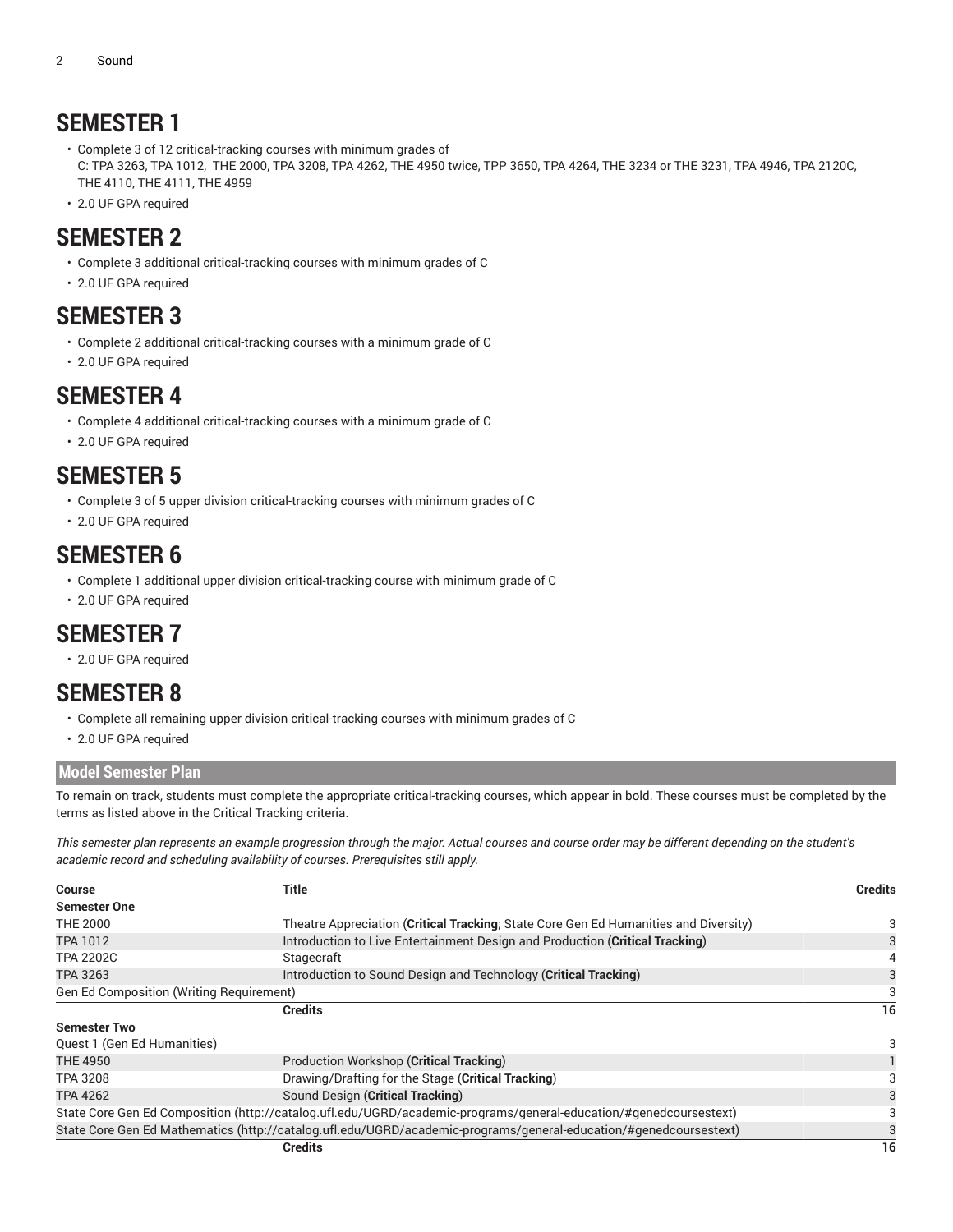|                                      | <b>Total Credits</b>                                                                                                | 124            |
|--------------------------------------|---------------------------------------------------------------------------------------------------------------------|----------------|
|                                      | <b>Credits</b>                                                                                                      | 12             |
| Elective                             |                                                                                                                     | 3              |
| #genedcoursestext)                   |                                                                                                                     |                |
|                                      | State Core Gen Ed Social and Behavioral Sciences (http://catalog.ufl.edu/UGRD/academic-programs/general-education/  | 3              |
| <b>TPA 4266</b>                      | Advanced Sound Design                                                                                               | 3              |
| <b>THE 4959</b>                      | Senior Project (Critical Tracking)                                                                                  | 3              |
| <b>Semester Eight</b>                |                                                                                                                     |                |
|                                      | <b>Credits</b>                                                                                                      | 14             |
| Elective                             |                                                                                                                     | $\overline{c}$ |
|                                      | Gen Ed Physical or Biological Sciences OR Gen Ed Social and Behavioral Sciences <sup>1</sup>                        | 3              |
| <b>TPA 4049</b>                      | Costume Design                                                                                                      | 3              |
| <b>TPA 3174</b>                      | Digital Production for Performance                                                                                  | 3              |
| THE 4XXX                             | <b>Cognizant Design Theory</b>                                                                                      | 3              |
| <b>Semester Seven</b>                |                                                                                                                     |                |
|                                      | <b>Credits</b>                                                                                                      | 6              |
| <b>THE 4945</b>                      | <b>Summer Repertory Theatre</b>                                                                                     | 6              |
| <b>Summer After Semester Six</b>     |                                                                                                                     |                |
|                                      | <b>Credits</b>                                                                                                      | 13             |
| Elective                             |                                                                                                                     | 3              |
|                                      | Directing                                                                                                           | 3              |
| <b>TPA 4946</b><br>TPP 3311          | <b>Production Practicum</b>                                                                                         | 1              |
| <b>TPA 4266</b>                      | <b>Advanced Sound Design</b>                                                                                        | 3              |
| <b>THE 4111</b>                      | History of Theatre on Stage 2 (Critical Tracking; Gen Ed Humanities and International)                              | 3              |
| <b>Semester Six</b>                  |                                                                                                                     |                |
|                                      | <b>Credits</b>                                                                                                      | 15             |
| Elective                             |                                                                                                                     | 3              |
| <b>TPA 4066</b>                      | Scene Design                                                                                                        | 3              |
| <b>TPA 4946</b>                      | Production Practicum (Critical Tracking)                                                                            | 1              |
| <b>TPA 3227C</b>                     | <b>Practical Stage Lighting</b>                                                                                     | $\overline{4}$ |
| <b>TPA 2120C</b>                     | <b>Beginning Makeup (Critical Tracking)</b>                                                                         | 1              |
| THE 4110                             | History of Theatre on Stage 1 (Critical Tracking; Gen Ed Humanities and International)                              | 3              |
| <b>Semester Five</b>                 |                                                                                                                     |                |
|                                      | <b>Credits</b>                                                                                                      | 16             |
| #genedcoursestext)                   |                                                                                                                     |                |
|                                      | State Core Gen Ed Biological or Physical Sciences (http://catalog.ufl.edu/UGRD/academic-programs/general-education/ | 3              |
| & 2110L                              | and Professional Development Seminar 1                                                                              |                |
| TPP 2110                             | Acting 1: Instrument and Discipline                                                                                 | 3              |
| <b>THE 3234</b>                      | Diversity and Multiculturalism in American Theatre (Gen Ed Humanities and Diversity)                                |                |
| THE 3231                             | African American Theatre History and Practice                                                                       |                |
| Select one Critical Tracking course: |                                                                                                                     | 3              |
| <b>TPA 4946</b>                      | <b>Production Practicum</b>                                                                                         | 1              |
| <b>TPA 4264</b>                      | Sound Design 2 (Critical Tracking)                                                                                  | 3              |
| DAN 2100                             | Dance Appreciation for the Twenty-first Century (Gen Ed Humanities and International)                               | 3              |
| <b>Semester Four</b>                 |                                                                                                                     |                |
|                                      | <b>Credits</b>                                                                                                      | 16             |
| <b>Gen Ed Mathematics</b>            |                                                                                                                     | 3              |
| <b>TPP 3650</b>                      | <b>Script Analysis (Critical Tracking)</b>                                                                          | 3              |
| <b>TPA 4601</b>                      | Stage and Theatre Management                                                                                        | 3              |
| <b>TPA 2074</b>                      | Drawing and Rendering                                                                                               | 3              |
| <b>THE 4950</b>                      | Production Workshop (Critical Tracking)                                                                             | 1              |
|                                      | Quest 2 (Gen Ed Physical or Biological Sciences OR Gen Ed Social and Behavioral Sciences) <sup>1</sup>              | 3              |
| <b>Semester Three</b>                |                                                                                                                     |                |

1 General Education course must be requirement not fulfilled by the Quest 2 course.